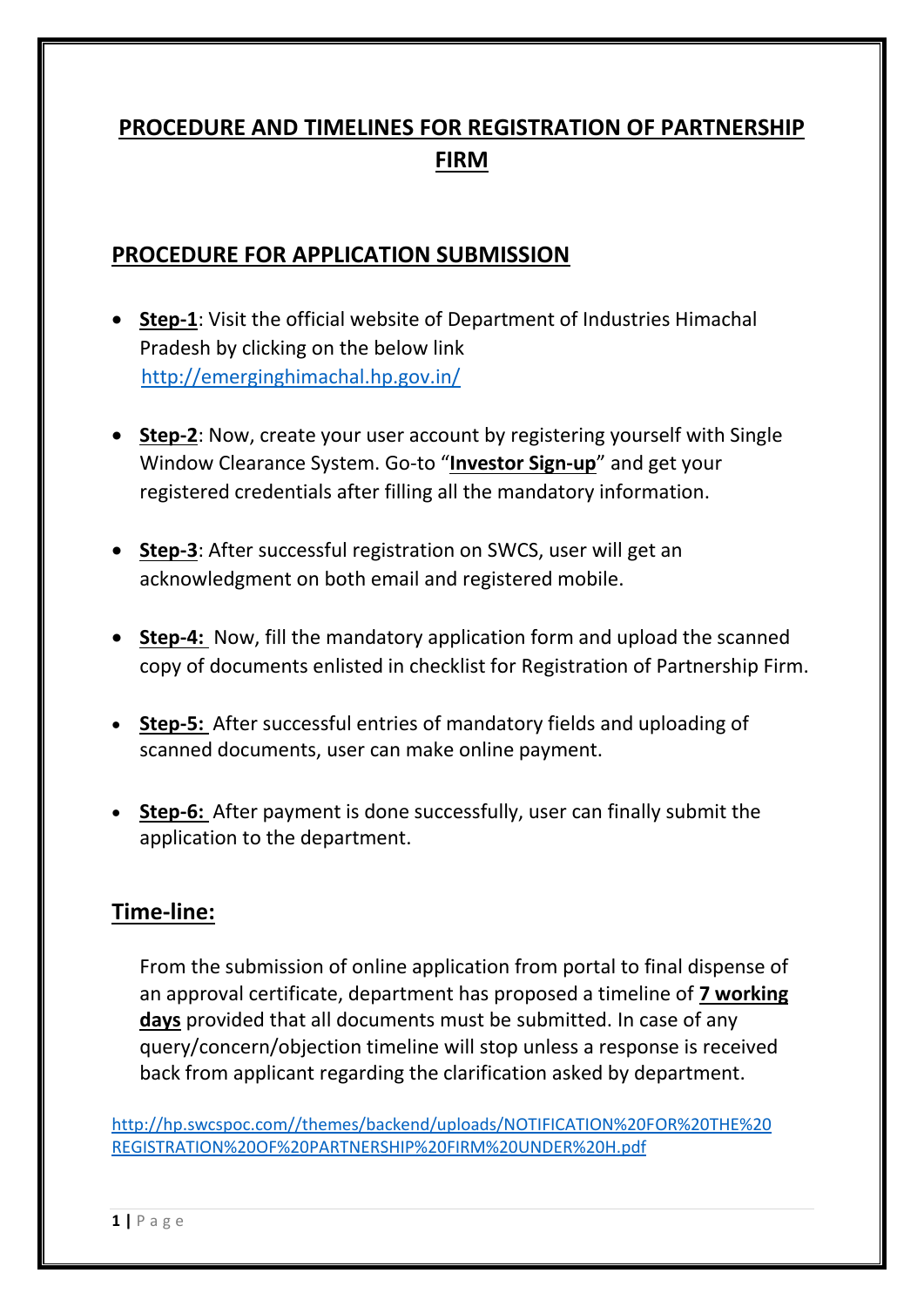## **APPLICATION APPROVAL PROCEDURE (DEPARTMENTAL)**

**Phase-1**: Application filling, submission of documents and payment of application fee.

- **Application needs to be submitted online with correct details. (Online Application filling)**
- **List of required documents mentioned in Checklist should be uploaded (Scanned copy) and submitted to the Registration Authority. (District Industrial Centre)**



**Phase-2**: Scrutiny of documents uploaded at department level (DIC) and **Concern/Objection/Query** raised by department if any.

- **Scrutiny of documents by Registration Authority (DIC Office)**
- **Reverted back to the applicant in case of any negative report. (Document missing, incorrect information, etc.)**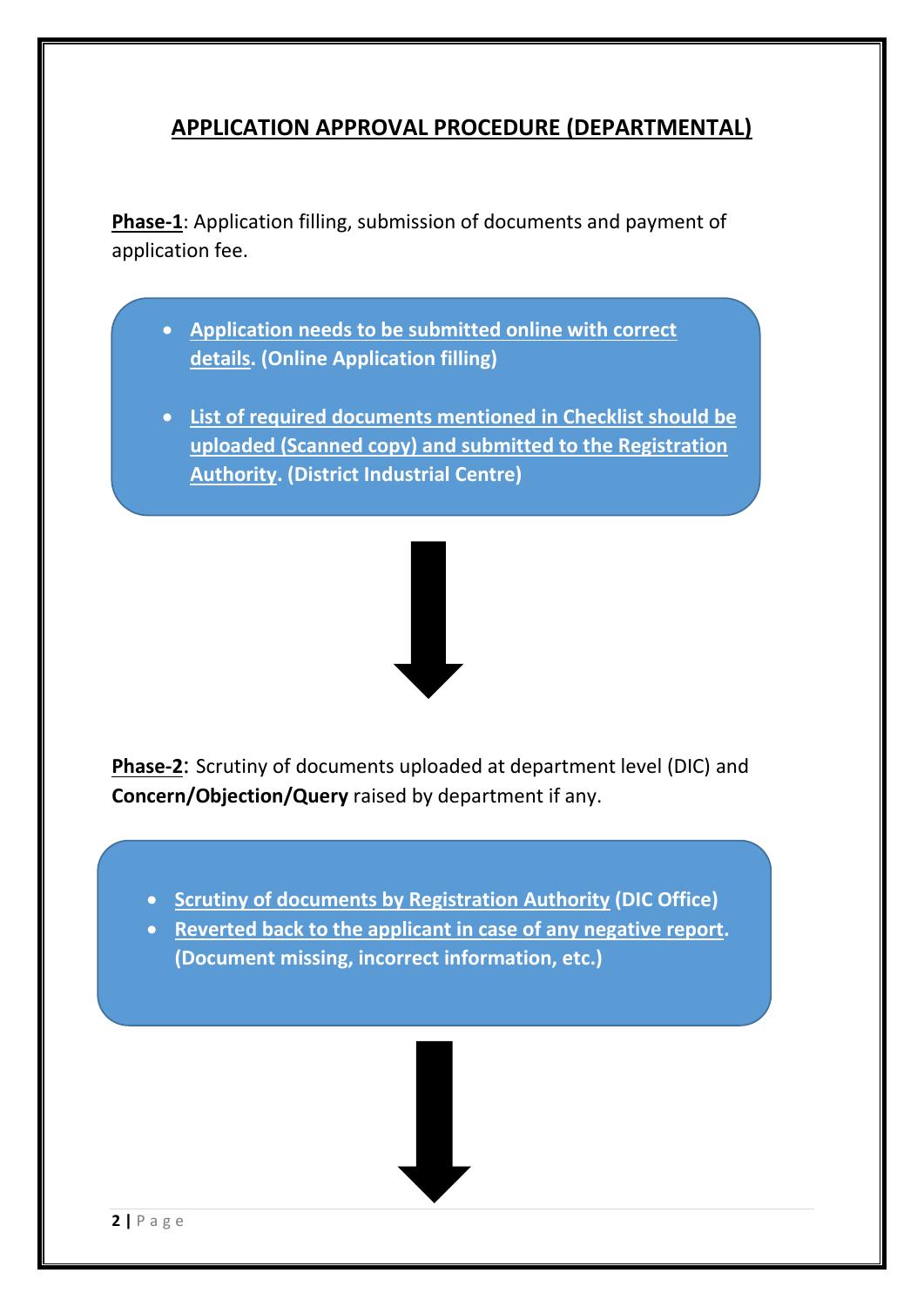**Phase-3**: Approve/Rejection of the application by the department. (District Industrial Centre) **Approver Authority (General Manager DIC)**

 **Grant/Rejection/Final Disposal of the license by the Registration Authority. (DIC Office)** 

- **Step-1:** Online application will be received by the District Industrial Centre (Industries Department)
- **Step-2**: Now, the department assigns the application to the Scrutiny officer for verifying the documents uploaded by an applicant.
- **Step-3**: In-case of any **Query/Objection** department can revert back application to an applicant for clarification. (Online revert back)
- **Step-4**: Applicant can see the objection raised by the department on his dashboard, he can send the updated response accordingly.
- **Step-5**: Once the application is approved from the department, user can download the final signed copy from online portal.